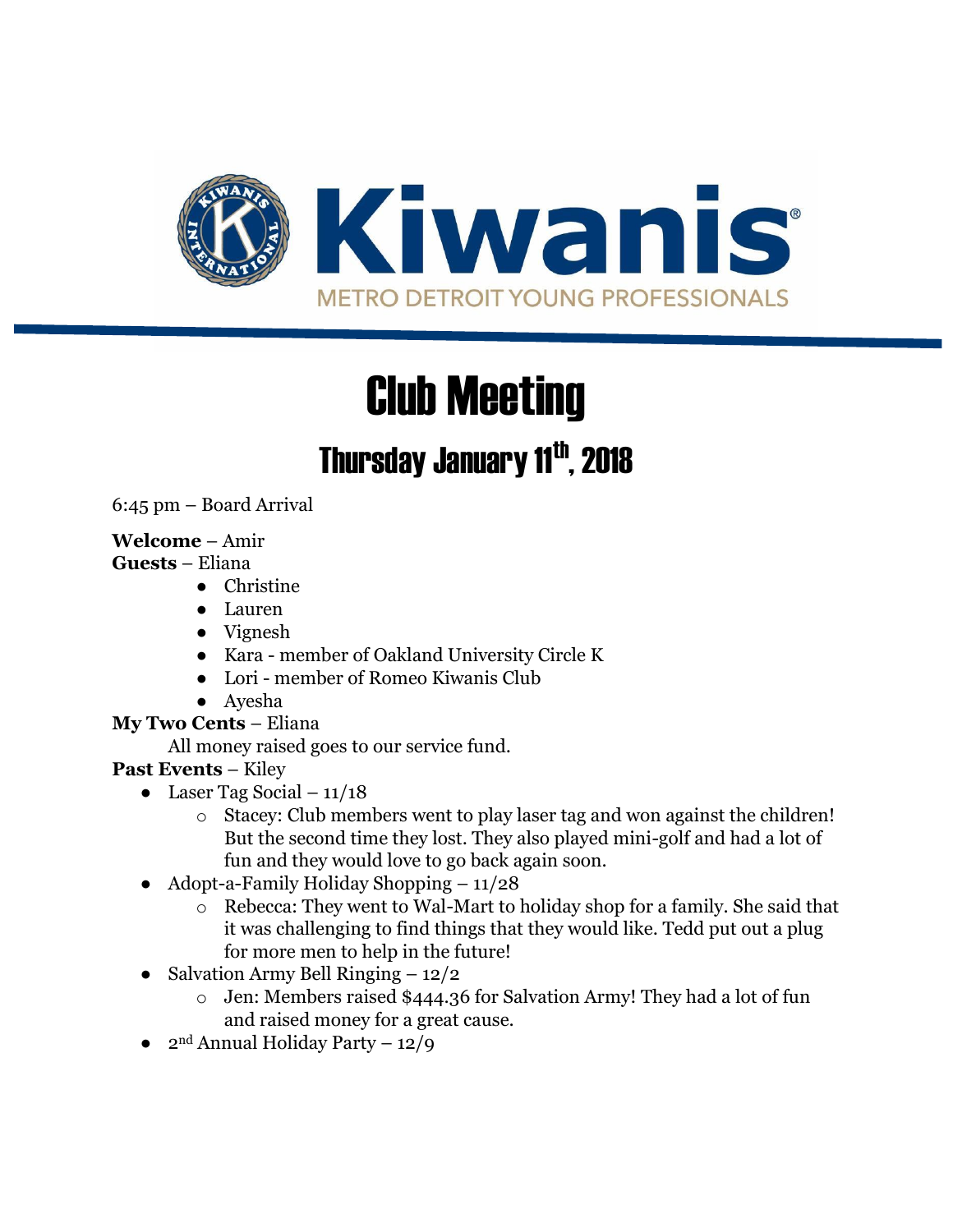- o Wechsler: The 2nd annual holiday party was a hit! We had a white elephant exchange and had lots of fun. If you did not make it this year, you should be sure to make it next year! We also wore ugly sweaters.
- Focus: HOPE Senior Holiday Delivery Event 12/16
	- o Tedd: This was a delivery event for seniors. Members drove around to pick up and deliver food to a senior center. They brought about twelve meals which unfortunately was not enough for all of the seniors there. Members went out to brunch afterwards.
- Shine Light in the Darkness Food Packaging  $-12/23$ 
	- o Vignesh: This event was to package extra food from supermarkets. This was a great way to help others around the holidays.

#### **Birthdays** – Katy

When members have a birthday they have to answer random questions in front of the club. Amir shared his dream car, that his is either early or late (but not on time), loves his brown alpaca wool socks, hates when doors are not oiled, and spends most of his time thinking about how he will answer birthday questions next year.

#### **501c3** – David Willoughby

Forming a 501(c)3 would allow us to receive more donations, order things as tax-exempt, and work with more organizations. The way we have set it up is that the board of the organization would be the same as the club's board (which is a 501(c)4). Meetings for the organization would be the same as the clubs' meetings. For the most part, there won't be any new meetings. The board would consist of the president, the past president, secretary/treasurer, development director, and social director. There would also be two ancillary directors whose terms begin in May to create overlap with the board of the directors who begin in October. The two ancillary directors would be nominated and voted on by the board. They would give input on matters for the 501(c)3. The board would decide where the money goes in the  $501(c)$ 3. The two ancillary members would be from among the club's general membership.

Andre added our club is a civil service organization, which means that donations are not tax deductible. A foundation would be tax deductible. Larger companies will only donate to 501(c)3s, which is a major advantage. The foundation could also then donate money to the club, and it would not be risky. Having the foundation would not add much administrative work.

Jen added that once you are federally tax exempt, you are automatically state tax-exempt.

Kelly made a motion for the Metro Detroit Young Professionals Club to move forward and pursue with Kiwanis International establishing a 501 C3 Foundation. Andre seconded.

Kelly made a motion to vote on the  $501(c)(3)$ .

All voting members were in favor.

#### **Board Update**

● Little Library Signature Service Project – Kiley Kastl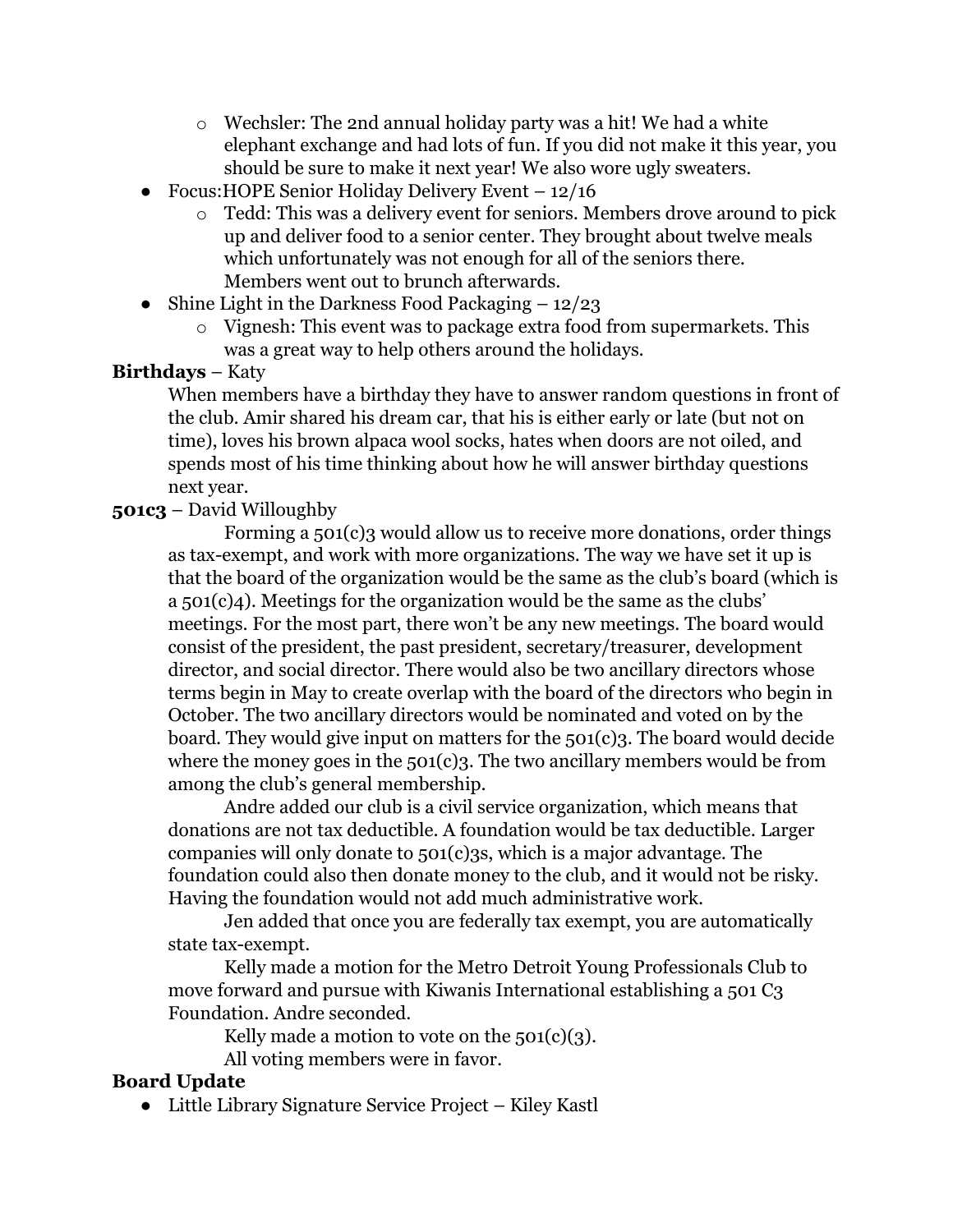- o We are looking to set up a signature service project for the first time! We would like to make a Little Free Library. These work on a "leave a book, take a book" principle.
- o This would be an ongoing project and are looking to start a committee to oversee this project.
- o Some things to consider: location, book donations, building or buying the structure, caretaking committee to maintain and refill books.
- o Kiley passed around a sign-up sheet for people who would be interested in getting involved with this.
- Quarter Zips Katy Tylus
	- o We will be ordering Columbia brand quarter-zips. They are \$43 each and will have our club's logo in the corner. We will be taking orders through the end of January. The order form has been sent out and you can also contact Katy if you are interested.
- Winter Wars Kelly
	- o Kelly is super excited! This will be our second annual Winter Wars and it officially starts today. It will run through the end of March.
	- o We started this in order to encourage service participation during the cold winter months. Last year it was the board v. club members to see who would do more service hours. The club members beat the board, so the board had to run the club meeting in costumes.
	- o This year it will be different! We will have two members and split the membership in half. The prize this year will be a potluck party. On April 26th we will go to B. Nektar and the losers will have to provide food, winners just get to enjoy!
	- o By doing service hours, you get one point per hour (must be a MDYPK event). If you bring a non-member to a service project, you will also earn one point per hour.
	- o If you sponsor a new member, all of the hours that they do will be added to your team's total (since they will become a part of your team!). Their hours will count for DOUBLE the points!
	- o Blue Team:
		- Andre
		- Megan Whybra
		- **Nachiket**
		- James
		- Robert Buchanan
		- Katy Tylus
		- David Weschsler
		- Nicole Saghy
		- **Kiley**
		- Anna Thompson
		- **Ashley**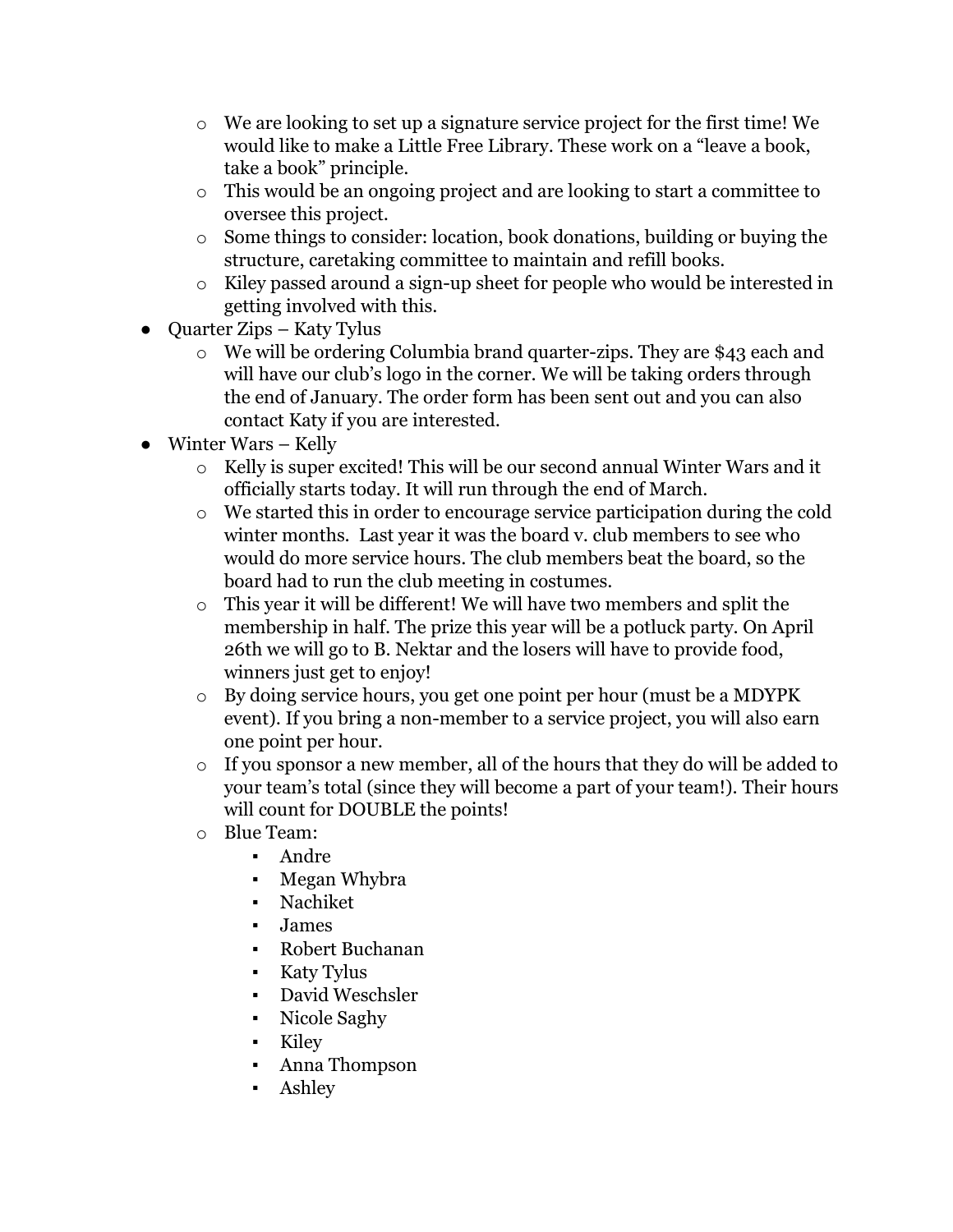- Keyva
	- **Rebecca**
- o Gold Team
	- Stacey
	- Tedd
	- Robert Allen
	- Matt Sova
	- Amir
	- Nikki
	- David Willoughby
	- Eliana
	- John Kerby
	- Katie Carbin
	- Jen
	- Joe
	- Emma
- Club Directory Katy
	- o If you would not like your information included please let us know. Information to be included would be name, address, phone number, email, and birthday (not year). This would only be shared with club members.
- Service Survey Kiley
	- o This was sent out to the club and is designed to figure out what members are interested in related to service. If you complete it, you will be entered into a drawing for a Starbucks gift card!

# **District Update** - Kelly

- District Wide Day of Service
	- o This will be held on March 3rd, 2018. We will participate in a project with our division. Project details will be shared soon.
- Igniting the Leader in You
	- o This will be held on Saturday, February 17th. The cost is \$30/person. This event will be led by many non-Kiwanians and is open to the public. More information to be shared on our Facebook page. Talk with Kelly if you would like to learn more.
- Spring Divisional
	- o We will be hosting Spring Divisional this year for Divisions 1, 3, 6, and 7! This is about 30 clubs and the event is designed to recognize the great work done by clubs.
	- o It will be held on Saturday, April 7th about 2-6 PM, official time to come.
	- o We will be doing hands-on service to begin, and then awards, food, and socializing will follow. Spring Divisional is a Kiwanis tradition!
	- o Kelly is looking for chairs and committee members to assist with various tasks associated with the event.
- Michigan District Executive Committee